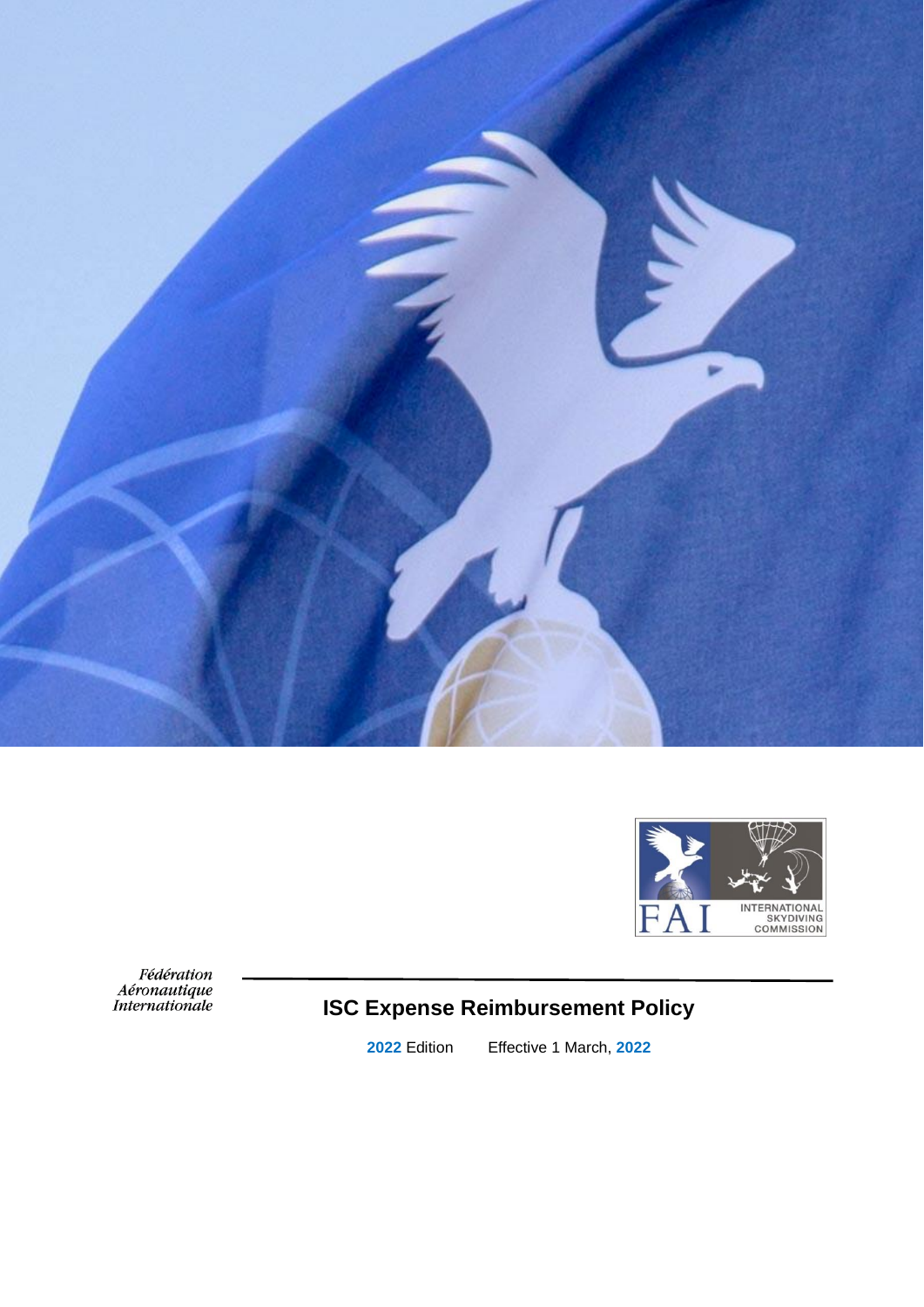# **ISC EXPENSE REIMBURSEMENT POLICY**

*The* **2022** *Edition is a new Edition retaining all ISC Expense Reimbursement Policies from the 2021 Edition and adding multiple changes caused by the new "*Documentation and Procedure*" section outlining expense claiming procedures implemented by FAI in 2022. Some formatting improvements have also been applied. All references to "this Policy" refer to this 2022 edition of the ISC Expense Reimbursement Policy*

#### **ELIGIBLE EXPENSES**

The ISC will reimburse the following expenses:

- 1. Travel and other out-of-pocket expenses for the ISC President (or his/her substitute) for travel to the ISC Plenary Meeting, the FAI General Conference, Commission Presidents' meetings, CASI Meetings or any other function where he/she represents the ISC.
- 2. Travel, accommodation, meal (excluding drinks of any kind), other appropriate expenses connected with the duties of a Jury Member, and any visa cost (see below for maximum visa claim) incurred by the Jury Members at an FCE (SC5 4.7.1.10).. However, no expenses will be paid for the Jury at a Para-Ski FCE.
- 3. Travel and any visa cost (see below for maximum visa claim) for the Chief Judge, members of the panel of Judges selected in accordance with 4.6.1(2) by the Chief Judge, and for the Chief of Judge Training if a Judge Training Course is held at the same time, incurred at an FCE (SC5 4.1.4.3).
- 4. Travel, food, accommodation and any visa cost (see below for maximum visa claim) incurred by an ISC Officer conducting ISC business as approved by the ISC Bureau (for example World Games Liaison Officer).
- 5. Telephone and other communication costs connected with ISC business incurred by ISC Bureau Members and ISC Officers.
- 6. Expenditure approved by the ISC Plenary.

#### **APPROVAL PROCESS**

Any expense claim made by the ISC Finance Secretary, in whatever capacity, must be approved and endorsed by the ISC President.

Any other expense claim must be approved and endorsed by the ISC Finance Secretary or the ISC President.

Any FAI Judge or Jury Member making an expense claim, must be verified against the official "List of FAI/ISC Jury Members and Judges" which must be prepared by the FAI Controllers of the various competitions and provided by them to the ISC Finance Secretary confirming the presence of the official Jury and Judge members at the competition, their attendance period and the name and date of the FCE. *Note: This is also defined in the FAI Controller Handbook.*

Expense claims together with supporting documentation in accordance with the *Documentation and Procedure* section of this Policy must be presented to the ISC Finance Secretary and/or the ISC President, who, if the claim is found to be reasonable and proper, will further process as required, approve and endorse it and forward it to the FAI Secretariat for payment.

FAI Secretariat may only make payment of claims that are properly approved and endorsed by the ISC Finance Secretary or ISC President, as appropriate.

#### **CLAIMANT RESPONSIBILITY**

It is the responsibility of claimants to submit their expense claims directly to the ISC Finance Secretary in accordance only with the *Documentation and Procedure* section of this Policy. No other format or forms will be accepted, including previous years' Claim Forms, handwritten claim forms, or handwritten receipts.

All claims must be submitted with three (3) months of the official completion of the Claimant's most recent competition or the claimant's stated return to their normal place of residence or, if fewer than three months remain, then by 31 December in the year of the claim, or no reimbursement shall be made. Claims under review are exempt from these deadlines.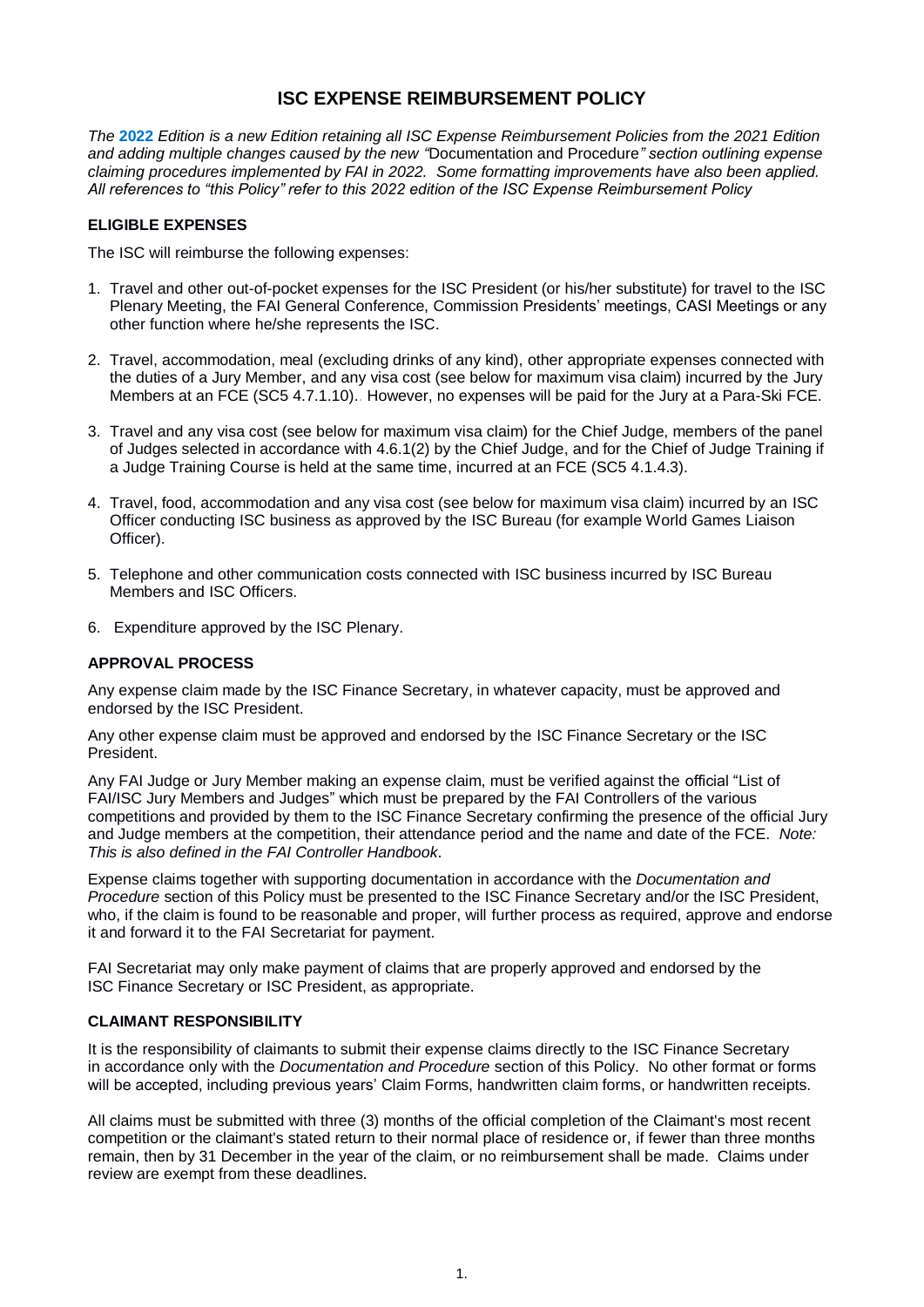# **ISC FINANCE SECRETARY/ISC PRESIDENT RESPONSIBILITY**

The ISC Finance Secretary or ISC President will verify that a claim is in accordance with ISC Policy and this Policy, and with the *Documentation and Procedure* section of this Policy, and may then endorse it, after which the FAI Office will be requested and authorised to make payment of the claim. The claim and all relevant supporting documentation will be given to the FAI.

# **DOCUMENTATION and PROCEDURE** *(new Section in 2022 – FAI process under review)*

Every claim must include:

| <b>Requirement:</b> |                                                                                                                                                                                                                                                                                                                                                                                                                   | <b>Explanatory Notes for 2022:</b>                                                                                                                                                                                                                                                                                                                                                                                                              |
|---------------------|-------------------------------------------------------------------------------------------------------------------------------------------------------------------------------------------------------------------------------------------------------------------------------------------------------------------------------------------------------------------------------------------------------------------|-------------------------------------------------------------------------------------------------------------------------------------------------------------------------------------------------------------------------------------------------------------------------------------------------------------------------------------------------------------------------------------------------------------------------------------------------|
|                     | 1. A completed electronic (Excel) Expense<br>Claim Form (ECF) completing all relevant<br>blue cells.                                                                                                                                                                                                                                                                                                              | The current version of the (Excel) Expense Claim Form<br>can be obtained from the ISC website or the ISC<br>Finance Secretary.                                                                                                                                                                                                                                                                                                                  |
|                     | 2. All Expenses claimed must be converted to<br>either Euros, for Euro claimants, or Swiss<br>Francs-CHF, for everyone else.                                                                                                                                                                                                                                                                                      | Claimants will be refunded in their local bank's<br>currency by their own bank, but must submit their<br>claims in one of the two FAI currencies. For 2022<br>while this is being trialled, Claimants may request<br>small adjustments for expected currency losses or<br>bank fees charged, so that the ISC Finance Secretary<br>may make these adjustments for them $+/- \epsilon$ 20.                                                        |
|                     | 3. Receipts and other documents which fully<br>support and justify the claim being made for<br>each expense in line with this Policy.                                                                                                                                                                                                                                                                             | As always. No receipt, map, itinerary, conversion, etc,<br>$=$ no payment.                                                                                                                                                                                                                                                                                                                                                                      |
|                     | 4. Receipts and other documents must be<br>numbered where possible (or named to<br>match the corresponding line number) to<br>match the same line number in the Expense<br>Claim Form which makes that claim.<br>e.g.: Line 2, Line 3, Line 4 etc, must appear<br>on, or with, every supporting document.                                                                                                         | Hand-numbering is fine. Document naming is fine.<br>This is for machine readability and cross-referencing<br>by the accounting system.<br>e.g.: Line 2 in ECF must have '2' written on the<br>supporting receipt, (or the scanned digital receipt must<br>be named "Line 2 - Flight ticket" (for example)) and<br>also place or name "Line 2" on any currency<br>conversion supporting page as required.                                        |
|                     | 5. Receipts and other documents must be<br>described in English or comprehensible by a<br>reasonable English reader as to their<br>purpose.                                                                                                                                                                                                                                                                       | Explain what each document relates to, what it is.<br>Hand written descriptions on the receipts are fine.                                                                                                                                                                                                                                                                                                                                       |
|                     | 6. Proof of all currency conversions claimed<br>must be provided by including either a<br>printout from xe.com (to either EURO or<br>CHF) or the actual payment taken from a<br>claimant's bank account, (converted to<br>EURO or CHF as required). Currency<br>conversion documents must show the<br>exchange rates used and both currencies.<br>These documents must be numbered in<br>accordance with 4 above. | Use <b>xe.com</b> to convert from the expense currency to<br>Euro or CHF claims. Screenshot or print that<br>conversion page. Include it only once if only one<br>currency is being converted to one other for one Claim.<br>Actual converted sums charged to claimants' bank<br>accounts also will provide sufficient proof. Exclude<br>personal and banking details and other payments from<br>copies of bank statements for Privacy reasons. |
|                     | 7. The Expense Claim Form must be sent by<br>email as a "live" Excel file to the ISC Finance<br>Secretary.                                                                                                                                                                                                                                                                                                        | Upon receipt, the Finance Secretary has other<br>processing to do on the Excel workbook. Please<br>ensure these are "live" Excels, i.e: not scanned, nor a<br>pdf nor a screenshot or they will be returned.                                                                                                                                                                                                                                    |
|                     | 8. All supporting documents must be sent by<br>email as individual named files to the ISC<br>Finance Secretary. Documents must not be<br>assembled into a single pdf.                                                                                                                                                                                                                                             | Do not pre-assemble into one large file. The<br>documents have to be presented to FAI's machine<br>reader in a particular sequence. Large pre-assembled<br>pdfs will be returned.                                                                                                                                                                                                                                                               |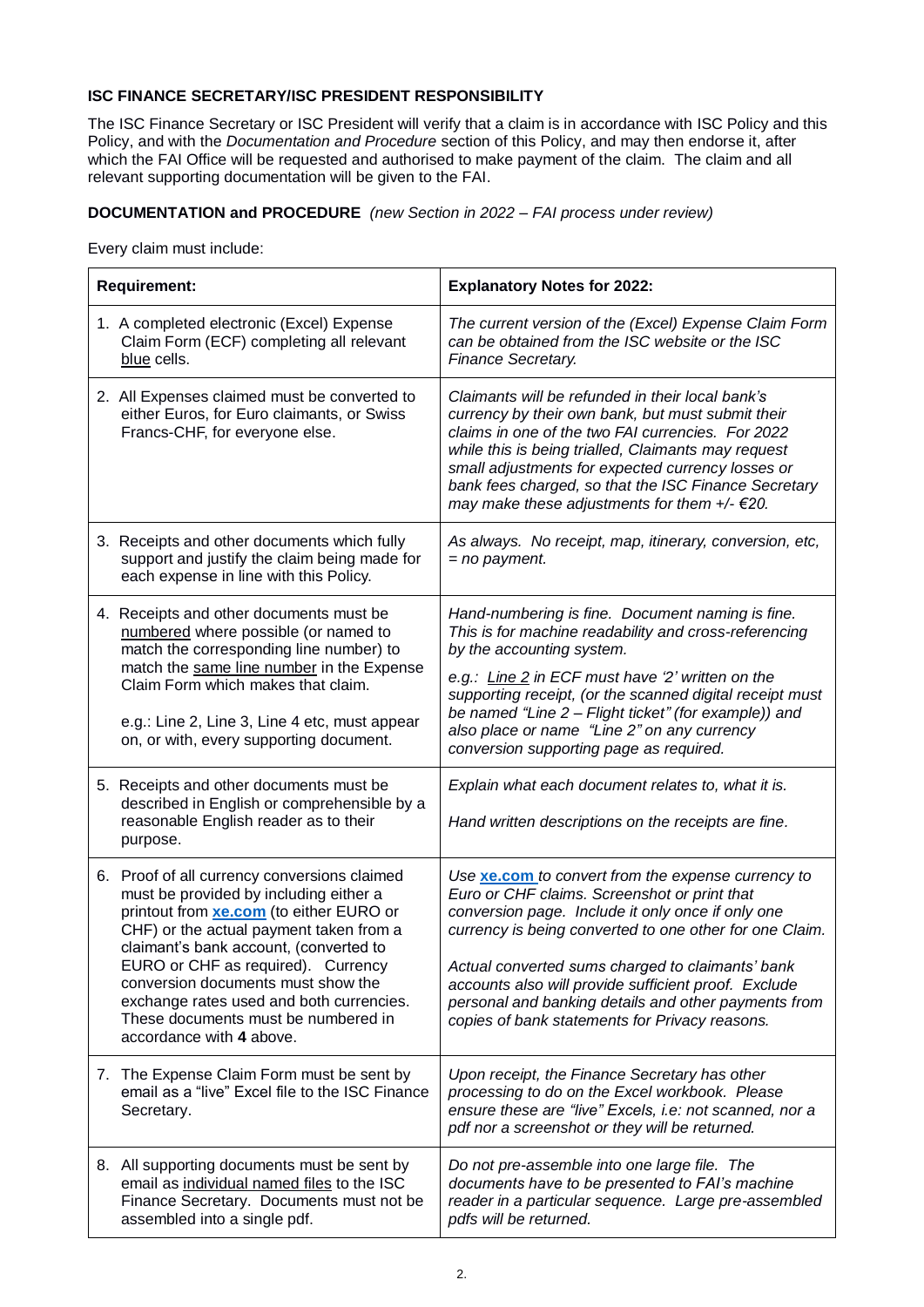#### **TRAVEL COST REIMBURSEMENT**

The travel costs to be reimbursed are those incurred in travel to and from the claimant's normal place of residence. Judge and Jury travel will be subject to a maximum reimbursement (excluding visa costs) as follows:

- Travel within Home Country  $400 \in$
- Travel within a Continental Region 600  $\in$ <br>Travel between Continental Regions 1 800  $\in$
- Travel between Continental Regions 1.800 €
- 1. For the purposes of SC5 4.1.4.3 (Judges) and 4.7.1.10 (Jury), when a private vehicle is used for the entire journey from the place of normal residence to the site of the FCE, the amount reimbursed may not exceed the lowest cost appropriate airfare and/or public ground transportation for the same journey, subject to the reimbursement schedule above. The claimant must provide documentation to substantiate the airfare/ground travel cost for the claim to be processed for payment.

Where a private vehicle is used to travel to an airport or train/bus station as part of the journey from the normal place of residence to the site of the FCE, the reimbursement will be in accordance with the table below.

- 2. Where independent transportation is not provided by the Organiser, the Jury President at an FCE is permitted to rent a car or to make use of a private vehicle so that the Jury may perform its duties and will be reimbursed for the cost of the rental car (including fuel and road tolls etc.) in accordance with the table below. Any exceptions or variations to this provision must be authorised by the ISC Bureau. Car rental quotes used to substantiate the need must include all taxes and projected fuel costs and tolls, to advise the total amount required. The Jury-hirer must agree to transfer all three Jury personnel to and from the airport/station using the Jury rental car. This must not include an overnight stay in a hotel to meet up with a missing/late arriving Jury member.
- 3. For the purpose of payment of travel claims made by ISC Officers (President, Bureau Members, appointed Officers, etc.),when a private vehicle is used, the amount reimbursed may not exceed the lowest cost appropriate airfare and/or public ground transportation for the same journey. The claimant must provide documentation to substantiate the airfare/ground travel cost for the claim to be processed for payment. Where a private vehicle is used to travel to an airport or train/bus station as part of the journey, the reimbursement will be in accordance with the table below.
- 4. Where a claimant is entitled to make more than one claim by reason of serving in some capacity at more than one ISC event during one trip away from the normal place of residence, the claimant will be reimbursed once only for the expenses incurred in travel to and from the normal place of residence and may also claim expenses incurred for travel from the site of one event to the other event. If a claimant is entitled to claim expenses other than travel, any particular expense may be claimed and reimbursed only once.
- 5. Travel insurance paid by the Claimant is not reimbursable.
- 6. Accommodation costs are not considered to be a reimbursable travel expense. However, one night's accommodation cost will be reimbursed in the following circumstances:
	- a) where a claimant can demonstrate with documented proof, that the cost of a particular flight, without any overnight accommodation, is greater than the aggregate cost of an alternative flight and one night's accommodation.
	- b) where a claimant can demonstrate with documented proof that a particular flight schedule requires an overnight stop en route.
- 7. Car hire, other than that allowed for the Jury per (2) above, will only be considered in exceptional circumstances and with the prior authorisation of the ISC Bureau. Car rental quotes are subject to the conditions of (2) above.
- 8. If the travel cost reimbursement is not in respect of Judges and Jury, the Claimant may be reimbursed the airfare component of the travel costs in advance of the actual travel dates. The Claimant is required to take out travel insurance for cancellation and in the event of cancellation of the intended travel, is then required to reimburse to ISC the full amount of the prepayment.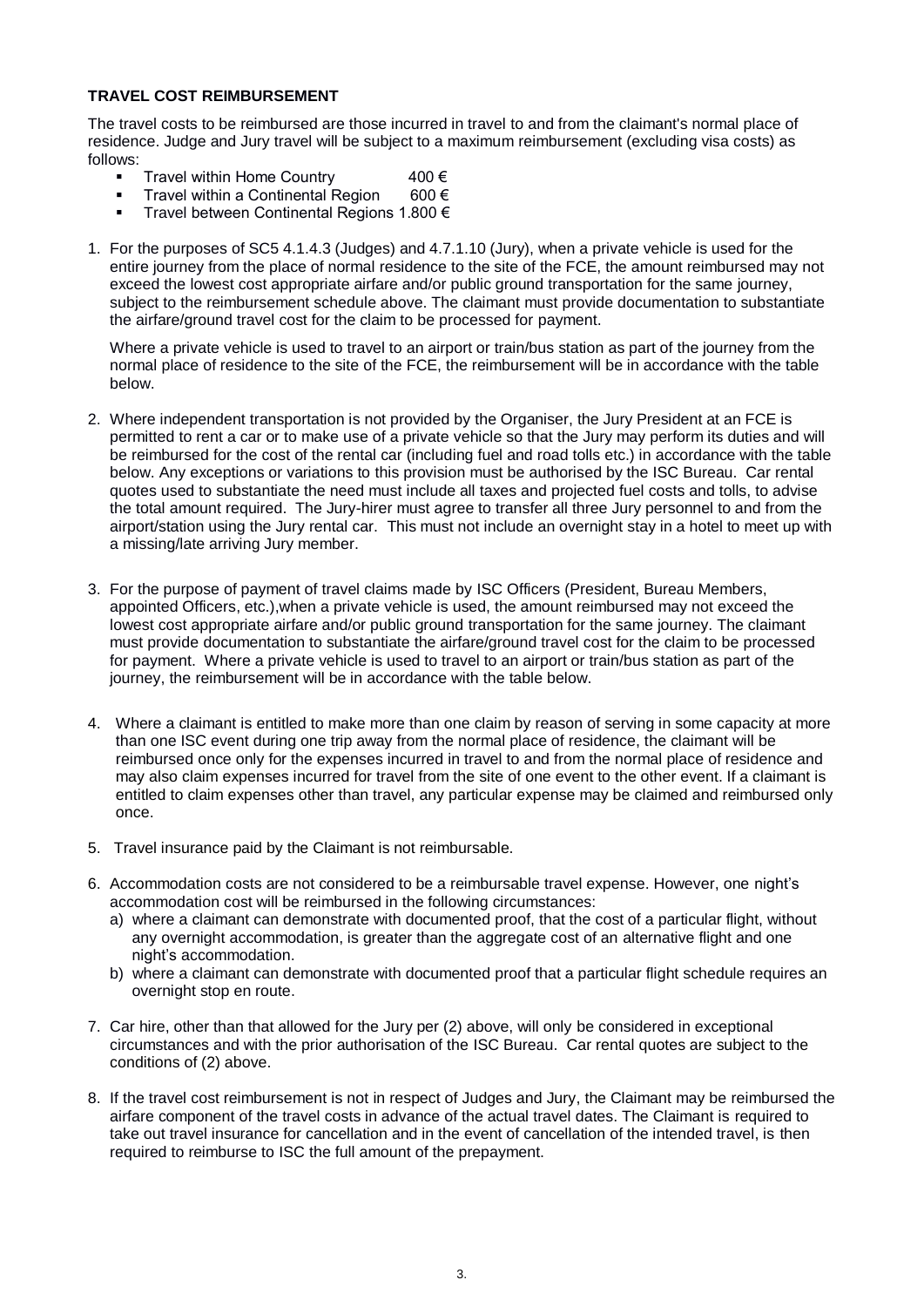- 9. Where the travel costs to be claimed are in respect of a journey that is part of a longer more extensive trip, some of which is not connected with ISC business, the lowest cost economy airfare entitled to be claimed may be substantiated by either
	- a) an independent travel agent quote made at the time of the actual travel, or
	- b) the cost of travel for the same journey made by another person connected to ISC, or
	- c) a quote from an airline website for the airfare for that specific journey.

This substantiation in a), b) and c) must be for the identical journey and direction of travel – outbound from the residence of the claimant and return to that residence – using the same dates as the actual travel.

10.The "lowest cost economy airfare" means that airfare that is the lowest non-stop non-refundable fare available for the actual dates for the travel undertaken. If a non-stop flight is not available, it means the lowest non-refundable fare for a flight with the least number of stops, subject to paragraph 6 above. If a ticket receipt is not available, the amount claimed may be substantiated by either:

- a) an independent travel agent quote made at the time of the actual travel, or
- b) the cost of travel for the same journey made by another person connected to ISC, or
- c) a quote from an airline website for the airfare for that specific journey using the same travel dates.

This substantiation in a), b) and c) must be for the identical journey and direction of travel – outbound from the residence of the claimant and return to that residence – using the same dates as the actual travel.

- 11.The "lowest cost economy train ticket" may be substantiated by either:
	- a) the cost of travel for the same journey made by another person connected to ISC, or
	- b) a quote from a railway company website for the train fare for that specific journey using the same travel dates.

| <b>Claim</b>                                                               | <b>Reimbursement</b>                                                                                                                                                                                                                           | Justification**                                                                                                                                                                                                                                                                                                                                                                                                                                                                                                                         |
|----------------------------------------------------------------------------|------------------------------------------------------------------------------------------------------------------------------------------------------------------------------------------------------------------------------------------------|-----------------------------------------------------------------------------------------------------------------------------------------------------------------------------------------------------------------------------------------------------------------------------------------------------------------------------------------------------------------------------------------------------------------------------------------------------------------------------------------------------------------------------------------|
| <b>Airfare</b>                                                             | Lowest cost economy airfare - see<br>notes 9 and 10 above                                                                                                                                                                                      | Ticket receipt and itinerary- see notes 9<br>and 10 above                                                                                                                                                                                                                                                                                                                                                                                                                                                                               |
| <b>Train</b>                                                               | Lowest cost economy ticket                                                                                                                                                                                                                     | Ticket receipt- see note 11 above                                                                                                                                                                                                                                                                                                                                                                                                                                                                                                       |
| <b>Car Rental</b>                                                          | Compact category                                                                                                                                                                                                                               | Final Bill with copy of prior authorisation<br>from ISC Bureau                                                                                                                                                                                                                                                                                                                                                                                                                                                                          |
| <b>Private Vehicle used for</b><br>entire journey                          | ISC rate $(60.37/km)$ plus tolls.<br>However the amount paid may not<br>exceed the lowest cost economy<br>airfare and/or train/bus fare, including<br>travel to and from airport/station, for<br>the same journey - see notes 1 and 3<br>above | Clearly identifiable Google (or other<br>travel planner) printout indicating route,<br>distance and tolls.<br>Clearly identifiable printout(s) from a<br>reputable internet site of lowest fares<br>(air or train/bus and travel to and from<br>airport).<br>No incidental additional costs will be<br>reimbursed, i.e. hotel or meals                                                                                                                                                                                                  |
| <b>Travel to and from</b><br><b>Airport/Train or Bus</b><br><b>Station</b> | Either<br>1. Cost of Public Transport used, or<br>2. Cost of a taxi (maximum €74 one<br>way) plus tolls, or<br>3. Cost of private vehicle: €0.37/km<br>(maximum €74 one way) plus tolls.                                                       | Public Transport receipts, Taxi receipt or<br>a clearly identifiable Google (or other<br>travel planner) printout indicating route,<br>distance and toll. Only one out and one<br>return journey will be reimbursed and no<br>car parking* (i.e. even if a third party<br>drives the claimant, their return trip will<br>not be covered).<br>* Parking at airports may be reimbursed<br>on an exception basis only, where it<br>becomes the least cost alternative, and<br>must be agreed in advance with the ISC<br>Finance Secretary. |
| Visa                                                                       | All costs connected with obtaining a<br>visa subject to a maximum of €150                                                                                                                                                                      | Official receipts.                                                                                                                                                                                                                                                                                                                                                                                                                                                                                                                      |